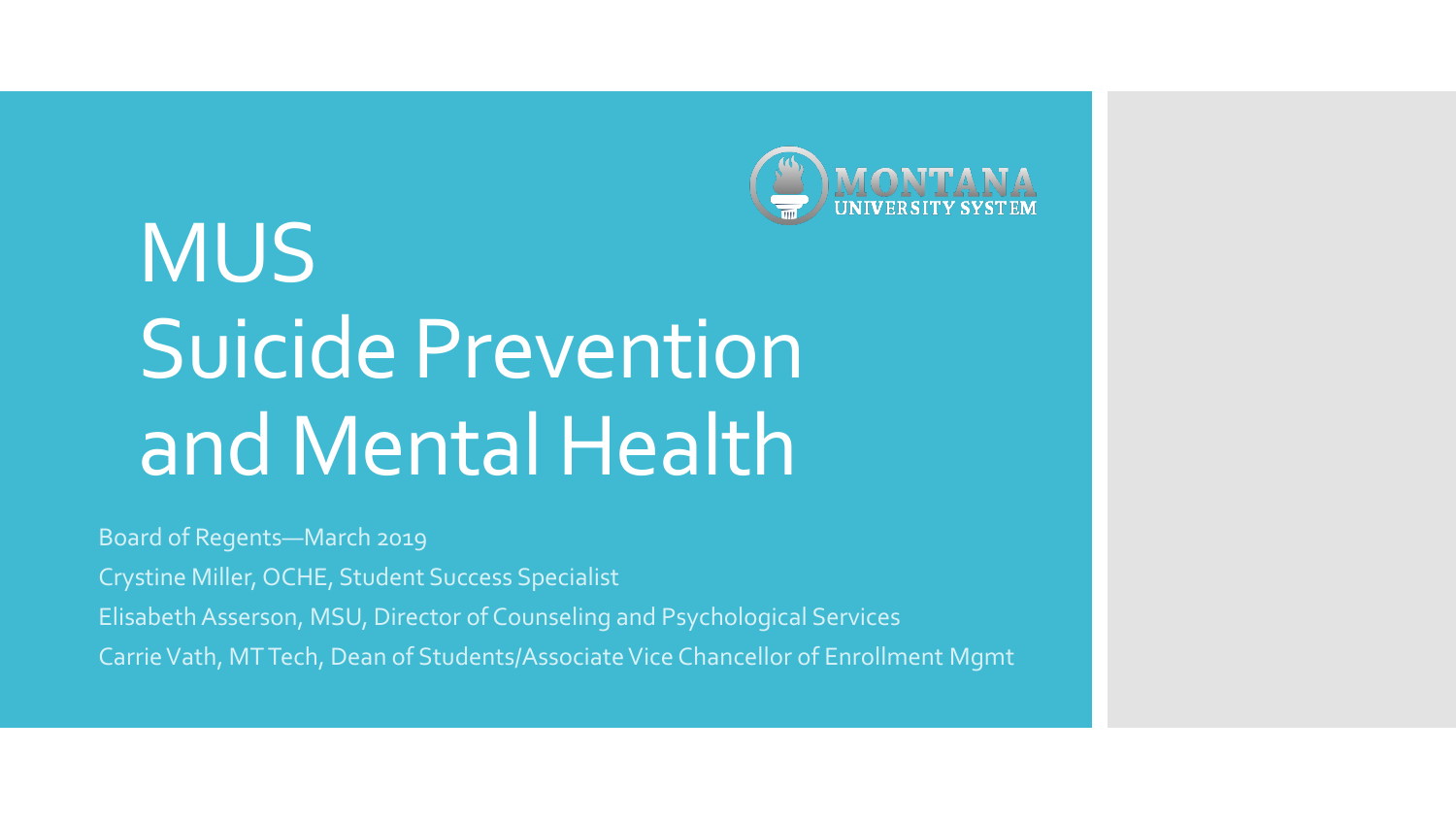Mental Health and Suicide **Stats** 

- Montana has the highest rate of suicide in the nation at 29.6 per 100,000
- 12% of college students have seriously considered suicide
- $\cdot$  Suicide is the 2<sup>nd</sup> leading cause of death among college students
- LGBTQ youth are 4 times more likely and questioning youth are 3 times more likely to attempt suicide than their cisgender and heterosexual peers
- For 2014-2015, the rate of suicide for Montana's veterans is 65.7 per 100,000
- Suicide rates for American Indians in Montana are significantly higher than the state's overall rate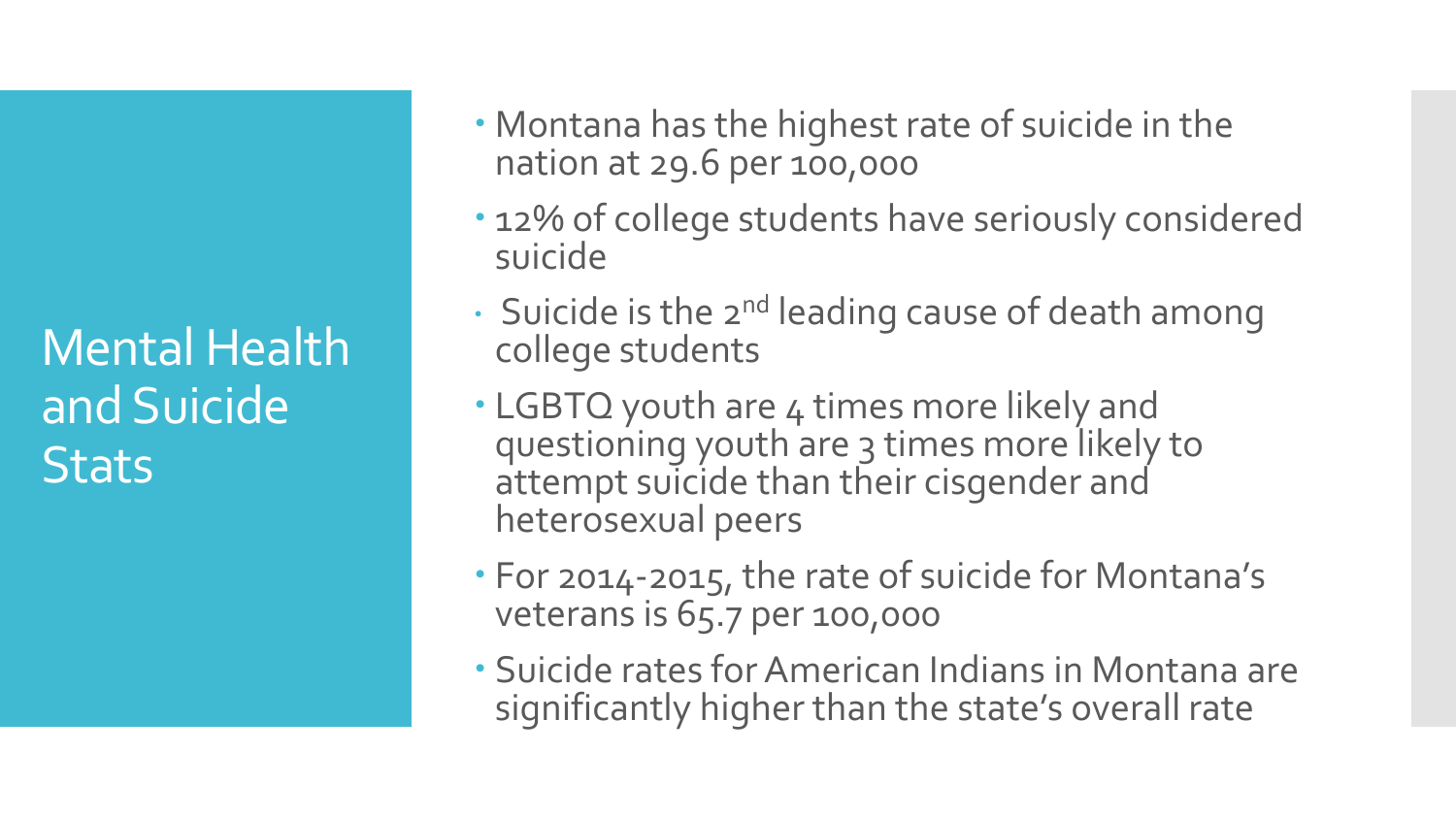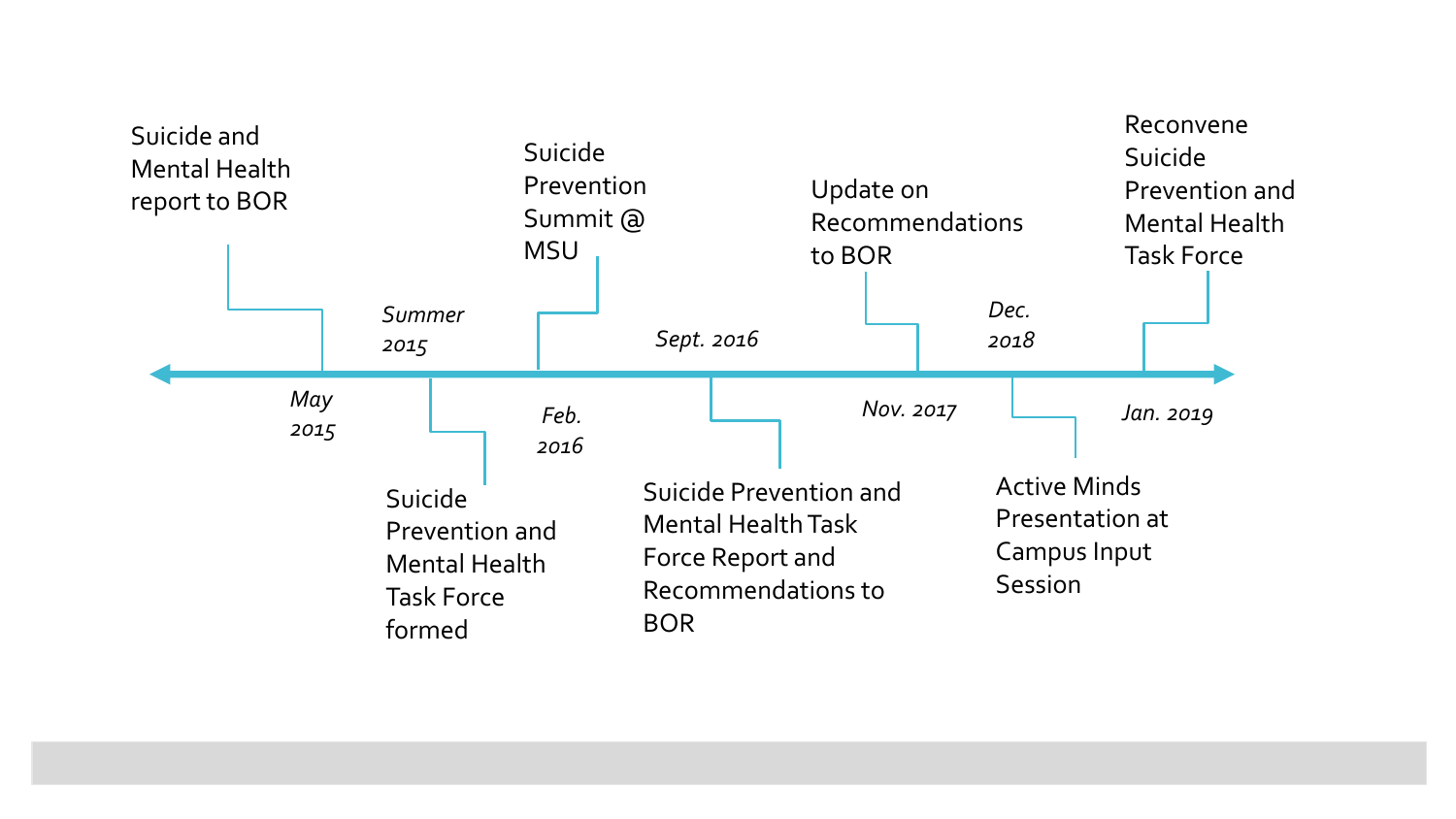- 1. Each campus should have a licensed clinician
- 2. Establish guidelines to ensure appropriate individuals and groups are receiving evidence-based suicide prevention training.
- 3. Develop formal process for cross-campus consultation on programming and services.
- 4. Campuses should adhere to US Preventative Services Task Force recommendations
- 5. Campuses complete depression screening survey to establish baseline practices, obstacles, needed resources, and followup assessment.
- 6. MUS should provide resources for ongoing training and form depression screening consortium.
- 7. Assess access to lethal means; create policies and services to reduce access to lethal means; review policies and practices related to lethal means.
- 8. Review programs and policies that could enhance student safety and implement system-wide protocol for tracking suicide attempts and completions.
- 9. Increase partnerships with other mental health and suicide prevention stakeholders.
- 10. MUS explore funding and resources for enhancing mental health services.
- 11. MUS host a biennial summit on student mental health and suicide prevention.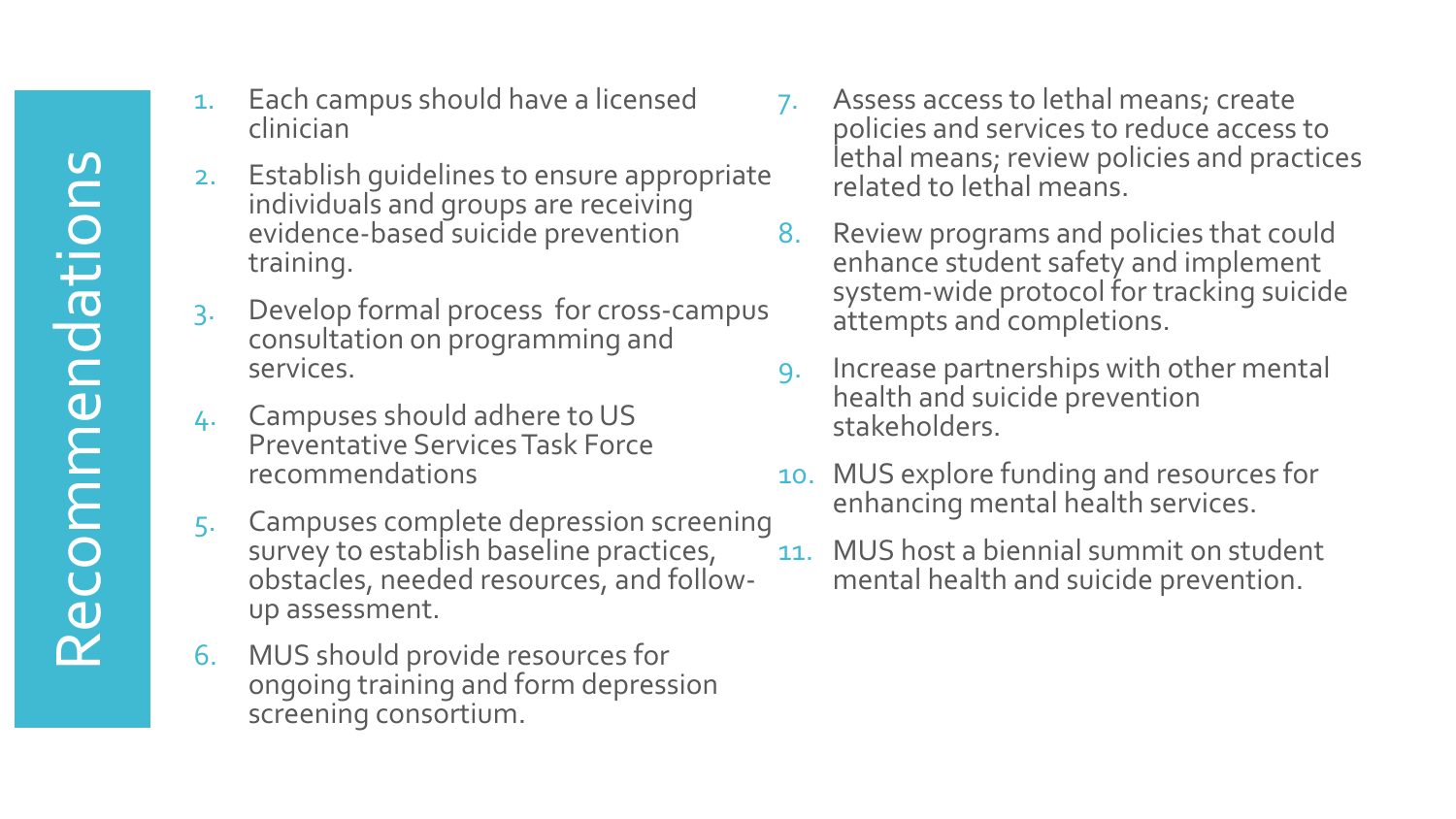



## Incidents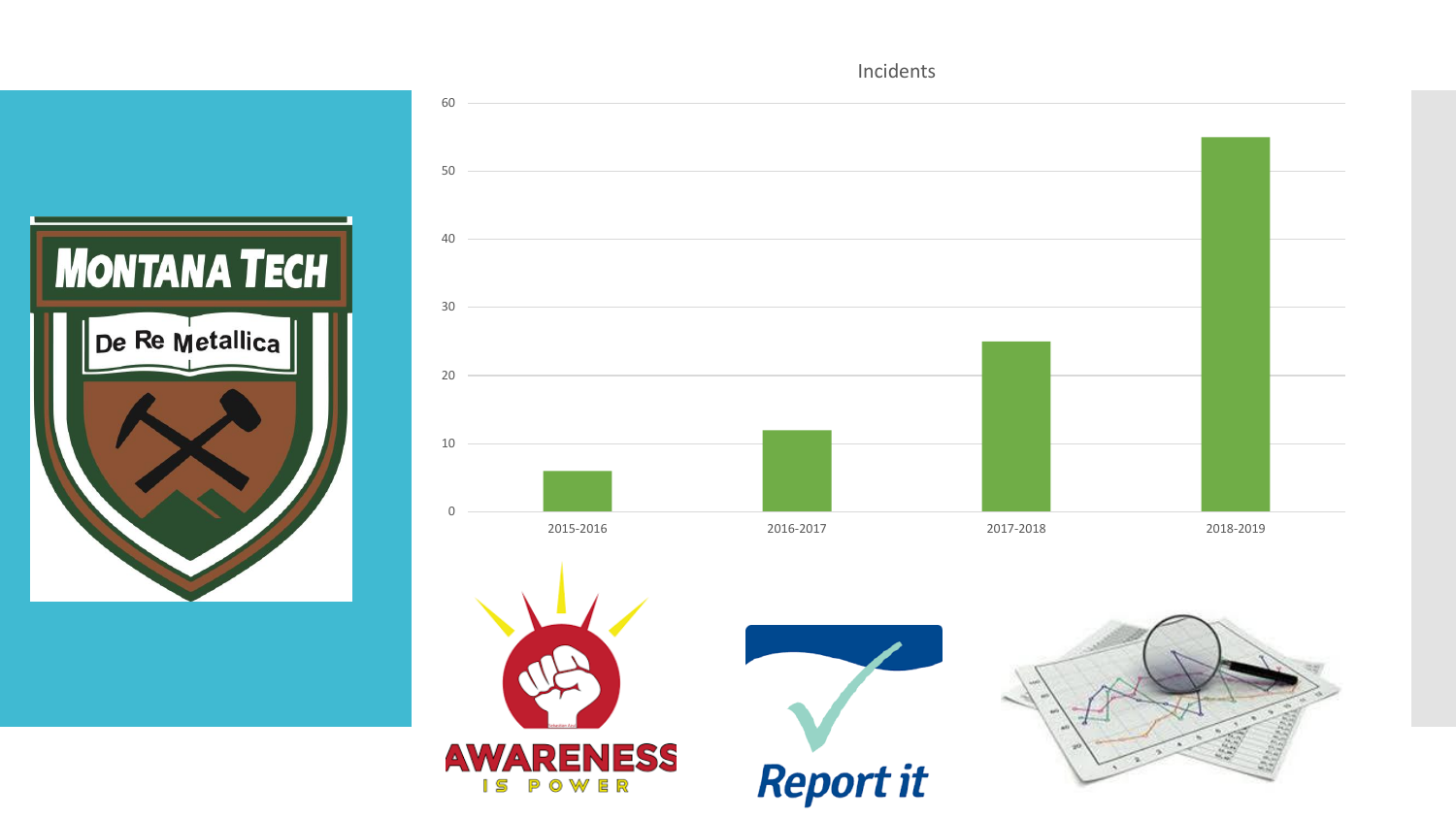Suicide Prevention and Mental Health Task Force

## What's Next?